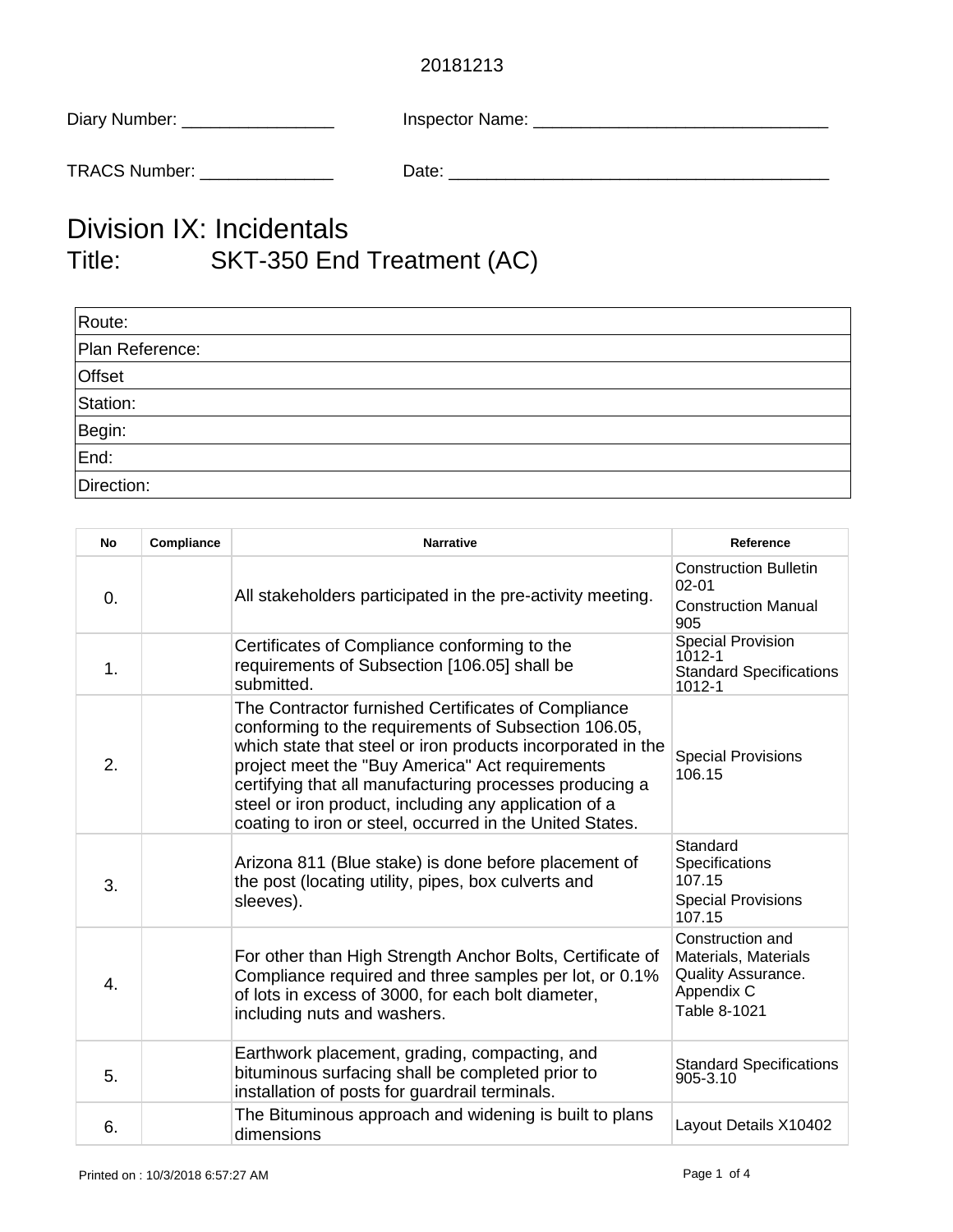| 7.  | The Bituminous approach and widening matches<br>the cross slope of the existing roadway.                                                                                                                                                                                                                 | Layout Details X10402                                                  |
|-----|----------------------------------------------------------------------------------------------------------------------------------------------------------------------------------------------------------------------------------------------------------------------------------------------------------|------------------------------------------------------------------------|
| 8.  | The post layout is in accordance with the project plan<br>layout details (The face of rail offset is per plans Detail<br>"A"", "B", or special detail).                                                                                                                                                  | Layout Details X10402                                                  |
| 9.  | At the time of installation the wood posts and blocks<br>comply with Policy and Procedure Directive for<br>(Splits)(Knots)(Checks)(Wane)(Shake).                                                                                                                                                         | Special Provision 1012-4<br>Policy and Procedure<br>Directive Number 9 |
| 10. | The contractor shall install the posts in a manner that<br>prevents heaving or other damage to the surface<br>material. If the Engineer determines that heaving or<br>other damage has occurred, the contractor shall remove<br>and replace surface material at no additional cost to the<br>Department. | <b>Standard Specifications</b><br>905-3.10                             |
| 11. | The steel foundation tubes for posts 1 & 2 do not<br>protrude more than 4" above the finished adjacent<br>ground line.                                                                                                                                                                                   | <b>Manufacturer Drawing</b><br>SKT-W-2US-AZ                            |
| 12. | At the time of installation wood posts #1 & #2 are 5-1/2"<br>x 7-1/2" x 45" (Minimum 5-3/16" x 7-3/16") are installed<br>in the 6" x 8" x 72" foundation tubes.                                                                                                                                          | <b>Manufacturer Drawing</b><br>SKT-W-2US-AZ                            |
| 13. | A standard $2^{\prime\prime}$ x 5-1/2" (+/- 1/4") pipe sleeve is inserted into<br>the hole at post $# 1$ .                                                                                                                                                                                               | <b>Manufacturer Drawing</b><br>SKT-W-2US-AZ                            |
| 14. | The strut is attached to the foundation tubes #1 & 2<br>with 5/8" x 10" hex bolts, place washers under the nut<br>and bolt head.                                                                                                                                                                         | Manufacturer<br>Requirement<br><b>Installation Manual</b>              |
| 15. | The bolts at the top of the foundation tubes are not<br>over-tightened deforming the walls of the tubes.                                                                                                                                                                                                 | Manufacturer<br>Requirement<br><b>Installation Manual</b>              |
| 16. | CRT Wood Posts 3-8 are installed with the 3-1/2"<br>breakaway holes parallel to the roadway; finished grade<br>is near the bottom of the 3-1/2" hole.                                                                                                                                                    | <b>Manufacturer Drawing</b><br>SKT-W-2US-AZ                            |
| 17. | At the time of installation, CRT posts 3 - 8 are nominal<br>6"x 8"x 72"(Minimum dimensions 5-1/2"x 7-1/2" x 71-7/8")                                                                                                                                                                                     | Policy and Procedure<br>Directive Number 9.5                           |
| 18. | Where field cutting or boring of wood posts and<br>blocks is permitted, the affected areas shall be<br>treated in accordance with the American Wood<br>Preservers Association Standard M4.                                                                                                               | <b>Standard Specifications</b><br>905-3.01                             |
| 19. | The space around and under the posts placed in<br>manually or mechanically dug holes shall be backfilled<br>with moist soils placed in compacted lifts as approved<br>by the Engineer.                                                                                                                   | <b>Standard Specifications</b><br>905-3.02                             |
| 20. | At the time of installation blockouts for posts 3-8 are<br>nominal 6"x 8"x14" (Minimum dimensions 5-1/2" x 7-1/2"<br>x 13-7/8") There are no blockouts at posts # 1 & 2.                                                                                                                                 | Policy and Procedure<br>Directive Number 9.5                           |
| 21. | Wood blocks are toe nailed to the post with one 10d-<br>16 penny nail on each side at the top of the block.                                                                                                                                                                                              | <b>Manufacturer Drawing</b><br>SKT-W-2US-AZ                            |
| 22. | The guide chute is parallel to the top of the rail, the<br>exit slot of the extruder head is facing away from<br>traffic.                                                                                                                                                                                | <b>Manufacturer Drawing</b><br>SKT-W-2US-AZ                            |
| 23. | The two 3/8"x 3" lag screws holding the extruder head to<br>post #1 are snug.                                                                                                                                                                                                                            | <b>Manufacturer Drawing</b><br>SKT-W-2US-AZ                            |
| 24. | The SKT End offset is set at 0'-2' Max. As measured<br>from the face of rail at post #1.                                                                                                                                                                                                                 | <b>Manufacturer Drawing</b><br>SKT-W-2US-AZ                            |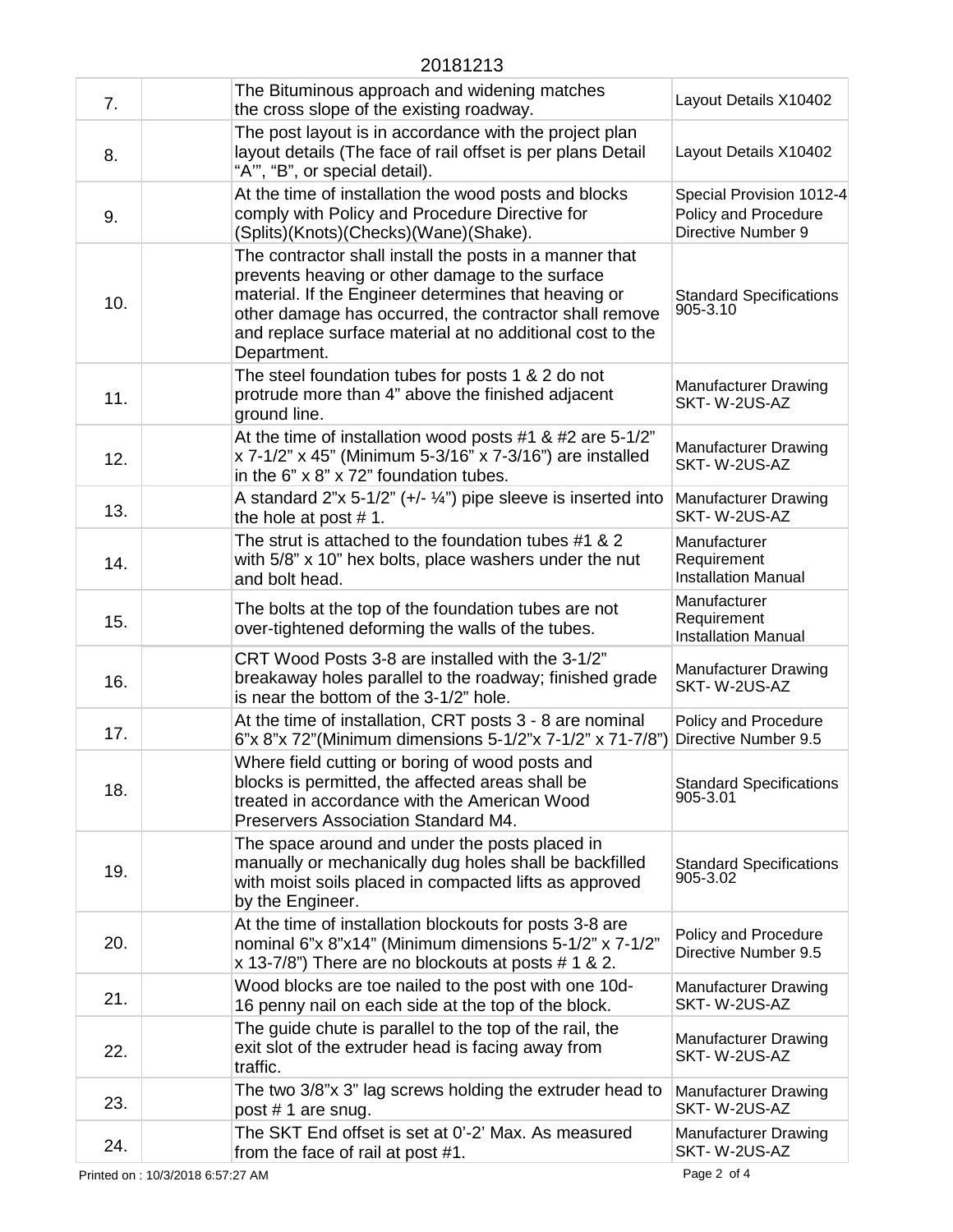## 20181213

| 25. | The delineation on the Extruder head conforms to the<br>plan detail or Signing and Marking Standard Drawing.                                                                                                                                                                                                                                                 | <b>Standard Drawing M-34</b>                                                                                                               |
|-----|--------------------------------------------------------------------------------------------------------------------------------------------------------------------------------------------------------------------------------------------------------------------------------------------------------------------------------------------------------------|--------------------------------------------------------------------------------------------------------------------------------------------|
| 26. | All rail elements are lapped in the direction of traffic<br>nearest the adjacent lane.                                                                                                                                                                                                                                                                       | <b>Manufacturer Drawing</b><br>SKT-W-2US-AZ                                                                                                |
| 27. | Do not bolt the rail to posts #1.                                                                                                                                                                                                                                                                                                                            | <b>Installation Manual</b>                                                                                                                 |
| 28. | Bolts adjacent to pedestrian traffic are cut flush to the nut. 905-3.01                                                                                                                                                                                                                                                                                      | <b>Standard Specifications</b>                                                                                                             |
| 29. | All other bolts extend a minimum of two threads beyond<br>the nut.                                                                                                                                                                                                                                                                                           | <b>Standard Specifications</b><br>$905 -$<br>3.01                                                                                          |
| 30. | The anchor cable bracket shoulder bolts are properly<br>attached to the w-beam with the nuts on the traffic side.<br>The cable anchor bracket is fully seated on the shoulder<br>portion of the bolts before post #2.                                                                                                                                        | <b>Manufacturer Drawing</b><br>SKT-W-2US-AZ                                                                                                |
| 31. | The top of guardrail is set at 27" Min. - 29" Max. From<br>the finished roadway surface. (Set rail height close to<br>the Maximum, This allows for settling and asphaltic<br>concrete overlays).                                                                                                                                                             | Special Provision 905-<br>3.01<br>Project Plan Sheet                                                                                       |
| 32. | For tangent and flared guardrail terminals used on a<br>project with an average elevation of less than 4,000<br>feet, the contractor shall use Flexible guardrail markers<br>either U-Shaped (for steel I-Beam posts), L-shaped, T-<br>shaped markers, or flexible vertical delineators on<br>every sixth posts and on radial sections, every other<br>post. | <b>Special Provision</b><br>$905 - 3.11 A$<br><b>Standard Specifications</b><br>905-3.11 D<br><b>Standard Specifications</b><br>905-3.11 A |
| 33. | For elevations of 4,000' and higher, the flexible guardrail<br>markers are installed on every sixth post, and on radial<br>sections, every other post.                                                                                                                                                                                                       | <b>Special Provision</b><br>905-3.11 B<br><b>Standard Specifications</b><br>905-3.11 D<br><b>Standard Specifications</b><br>905-3.11 B     |
| 34. | For elevations of 4,000' and higher, the mounting<br>height of the flexible guardrail markers from the top<br>of the reflective sheeting is approximately $38" \pm 2$<br>inches above the surface of the adjacent roadway.                                                                                                                                   | <b>Special Provision</b><br>905-3.11 A<br><b>Standard Specifications</b><br>$905 - 3.11$ A<br><b>Standard Specifications</b><br>905-3.11 D |
| 35. | Flexible vertical delineators shall be installed on the<br>side of the post facing oncoming traffic, level and true.                                                                                                                                                                                                                                         | <b>Special Provision</b><br>905-3.11 A<br><b>Standard Specifications</b><br>905-3.11 A                                                     |
| 36. | Side-mounted flexible vertical delineators shall be<br>secured to wood posts with two 1/8-inch diameter by 2-<br>inch long galvanized lag screws and flat washers.                                                                                                                                                                                           | Special Provision<br>905-3.11 A<br><b>Standard Specifications</b><br>905-3.11 A                                                            |
| 37. | All post mounted reflectors are mounted level and true.                                                                                                                                                                                                                                                                                                      | <b>Special Provision</b><br>905-3.11 A<br><b>Standard Specifications</b><br>905-3.11 A                                                     |
| 38. | Damaged reflector tabs and markers are<br>replaced at no cost to the department.                                                                                                                                                                                                                                                                             | <b>Special Provision</b><br>905-3.11 A<br><b>Standard Specifications</b><br>905-3.11 A                                                     |
| 39. | The 8"x 8" bearing plate is positioned with the 5"<br>dimension up and the 3" dimension down at post $# 1$ .                                                                                                                                                                                                                                                 | <b>Manufacturer Drawing</b><br>SKT-W-2US-AZ                                                                                                |
| 40. | One washer is installed under each hex nut on the<br>Anchor cable.                                                                                                                                                                                                                                                                                           | <b>Manufacturer Drawing</b><br>SKT-W-2US-AZ                                                                                                |